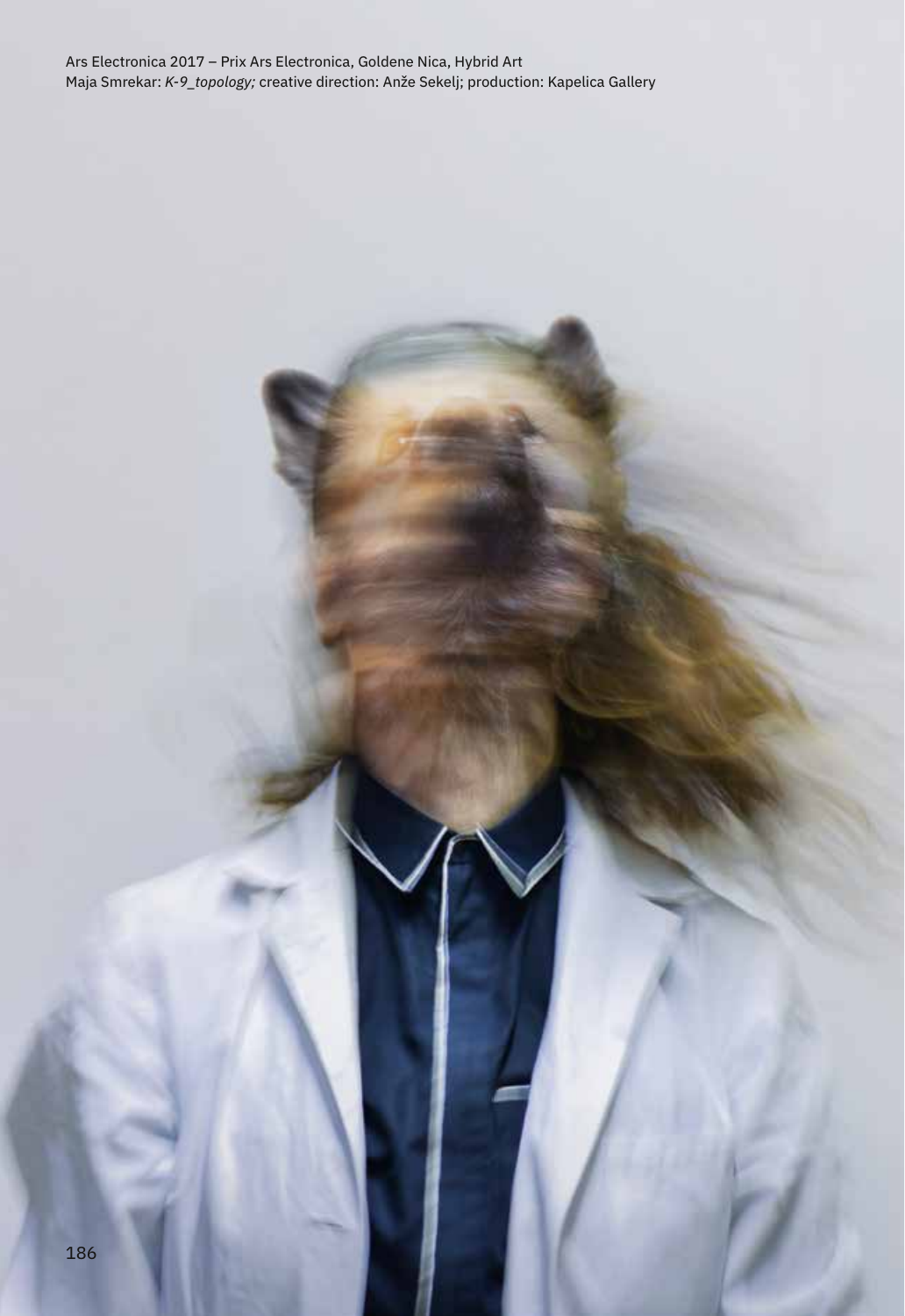# 2017

## **Erwartet das Unerwartete!** *Expect the Unexpected!*

#### Das Unerwartete

Einst hieß die legendäre Wüstenrallye "Rallye Paris-Dakar", heute heißt sie verkürzt "Rallye Dakar". Die erste Rallye begann im Dezember 1978 und endete im Jänner 1979, in dem Jahr, in dem im September in Linz Ars Electronica Premiere feierte. Beide Institutionen können heute auf erfolgreiche Jahrzehnte in ganz unterschiedlichen Welten zurückblicken, denn beide haben eine gemeinsame Vision: Aufbruch in ein schwieriges Terrain, Aufbruch in das Unerwartete, ein Leitspruch, der für die Rallye Dakar tagtäglich während der Wüstenreise Wirklichkeit wird.

Heraklit von Ephesos bezog sich bereits im fünften Jahrhundert v. Chr. auf die Relevanz der Erwartung des Unerwarteten: "Wenn das Unerwartete nicht erwartet wird, wird man es nicht entdecken, da es dann unaufspürbar ist und unzugänglich bleibt."<sup>1</sup>

Die japanische Künstlerin Chiharu Shiota, die Japan bei der Biennale in Venedig 2015 repräsentierte, nannte eine ihrer großartigen Installationen *Uncertain Journey,* die zuletzt in Berlin im Herbst 2016 zu sehen war: eine Netz-Skulptur aus über 300.000 roten Wollfäden, ein Labyrinth als Reise ins Ungewisse.<sup>2</sup>

Die Erwartung des Ungewissen prägt auch das Jahr 2017. Und 2017 ist auch das Jahr des Unerwarteten: auf globaler Ebene – Brexit, Donald Trump, Emmanuel Macron – und in Österreich: Alexander van der Bellen. Gemeinsam ist allen angeführten Politikern, dass sie nicht von den traditionellen Parteien in die jeweiligen Positionen gewählt wurden, sondern vor allem von Bewegungen, Bürgerplattformen, teils neuen Gruppierungen. Auch die Neuen Medien spielten dabei eine entscheidende Rolle. Aber nicht alles ist unerwartet. Gerade weil sich bei vielen Menschen der Blick auf die Zukunft eingetrübt hat – Sorgen um den Arbeitsplatz, sinkende Einkommen, Veränderung der Lebenschancen,

#### *The Unexpected*

*"Paris–Dakar Rally" used to be the name of the legendary race through the desert; "Dakar Rally" is what it is called now. The first rally started in December 1978 and ended in January of 1979, the same year Ars Electronica Linz premiered in September. Today, both institutions can look back on successful decades in very different worlds, but they share a vision: Departure into a difficult terrain, setting off into the unexpected—a maxim that, over the course of the Dakar Rally, becomes a reality on a daily basis.*

*Heraclitus of Ephesus referred to the relevance of expecting the unexpected as early as the 5th century BC: "He who does not expect the unexpected will not detect it: for him it will remain undetectable, and unapproachable." <sup>1</sup>*

*Japanese artist Chiharu Shiota, who represented her country at the 2015 Biennale in Venice, called one of her great installations* Uncertain Journey, *a work shown in Berlin in autumn 2016—a network sculpture of some 300,000 red woolen threads, a labyrinth as a journey into the unknown.<sup>2</sup>*

*Expecting uncertainty characterizes this year too. And 2017 is also the year of the unexpected—on a global level with Brexit, Donald Trump, and Emmanuel Macron; in Austria with Alexander van der Bellen. What all of the above-mentioned politicians have in common is that they were not elected by the traditional parties to the respective positions they hold but, above all, by movements, citizens' initiatives and, in some cases, new groups. The new media also played a decisive role in this. But not all of it is unexpected. Particularly because many people's vision of the future has become darker—concerns about job security, declining income, diminished opportunities in life, the consequences of globalization, digitization, new demands on education—it is necessary to*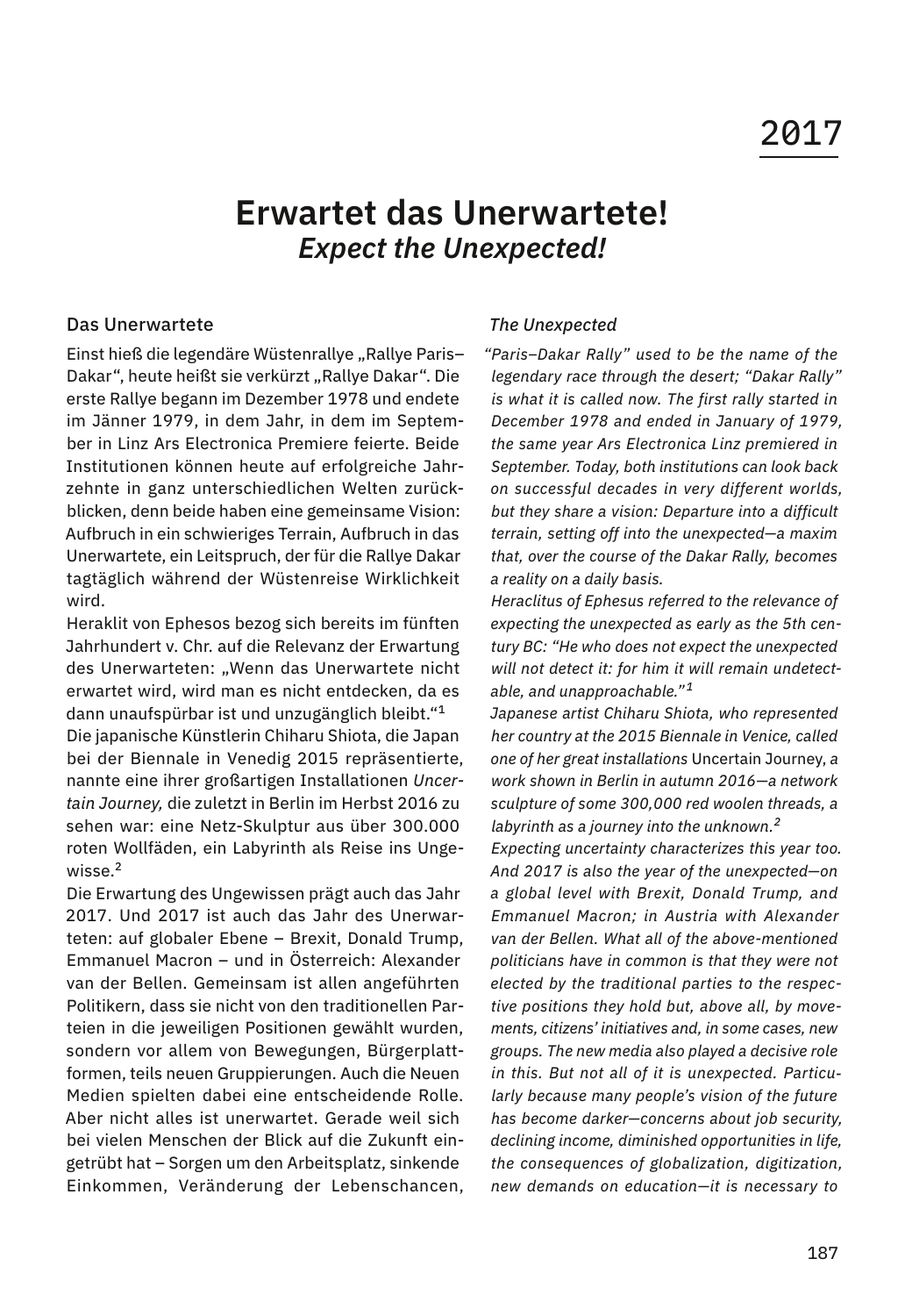Auswirkungen der Globalisierung, Digitalisierung, neue Anforderungen an die Bildung – ist es notwendig, Zukunftsperspektiven aufzuzeigen und zu Mut aufzurufen.

Manche Interpreten gehen allerdings vielleicht zu weit, wenn sie Parallelen zwischen 2017 und 1917 ziehen. Gemeinsam ist beiden Jahren eines: Sie markieren Zeitenwenden. Heute sind es Globalisierung, Digitalisierung, politische Korrosion, enorme Geschwindigkeit, disruptive Technologien, Robotik und Algorithmen. Biowissenschaften stoßen in bisherige Tabuzonen vor, in die Exploration einer Welt ohne Gott, verbunden mit der Hypothese der Unsterblichkeit des Menschen. Aus der Hypothese kann Wirklichkeit werden.

#### Artificial Intelligence

Auch 2017 spiegeln sich im Prix Ars Electronica sowie im Festival Ars Electronica diese zukunftsgerichteten Themen wider. Ars Electronica will primär einen Beitrag zur Bewältigung der Digitalisierung, insbesondere in Bildung, Kultur und im Alltag der Menschen leisten. Wer rechtzeitig Innovationswellen erkennt, wird schneller auf die Herausforderungen des Unerwarteten reagieren können. 2017 liegt daher der Fokus des Festivals 2017 auf Artificial Intelligence: *AI – Das andere Ich* ist das Motto des Festivals. Artificial Intelligence nimmt in den Arbeiten der Künstlerinnen und Künstler des Prix Ars Electronica einen Platz ein, aber auch in den für den STARTS PRIZE'17 eingereichten Werken, den Ars Electronica in Zusammenarbeit mit BOZAR und Waag Society im Auftrag der Europäischen Kommission in diesem Jahr zum zweiten Mal ausgeschrieben hat. (Ich gehe hier nicht näher auf die Werke der Preisträgerinnen und Preisträger ein, sondern verweise auf die ausgezeichneten, fundierten und ausführlichen Begründungen der Jurys in der Ausgabe *CyberArts 2017)*

Ars Electronica geht aber bewusst über die technische Entwicklung der Roboter, der Künstlichen Intelligenz, der neuronalen Netze hinaus, um die Beziehung zwischen Mensch und Maschine zu beleuchten. Was müssen die Menschen tun, um menschenwürdig zu bleiben? Wer sind die "Change Agents", die "Betreiber des Wandels" im weiteren Sinn?

Eines ist dabei gewiss: die Geschwindigkeit der Ver-

*highlight future prospects and to call upon people to demonstrate courage and initiative.*

*Nevertheless, some interpreters are perhaps going too far in drawing parallels between 2017 and 1917. These two years have one thing in common they mark the turn of an era. Today we are confronted by globalization, digitization, political corrosion, enormous speed, disruptive technologies, robotics, and algorithms. Biotechnology is pushing forward into areas that were previously taboo, into the exploration of a world without God, connected with the hypothesis of the human being's immortality. A hypothesis can become a reality.*

#### *Artificial Intelligence*

*Once again in 2017, the Prix Ars Electronica and the Ars Electronica Festival reflect upon themes of great future importance. Ars Electronica's primary aim is to make a contribution to dealing with digitization, especially in education, culture, and people's everyday lives. Those who recognize waves of innovation in a timely manner will be able to respond more promptly to the challenges of the unexpected. That is why the focus of the 2017 Festival is on artificial intelligence and the theme is AI—The Other I. Artificial Intelligence plays a role in the works of the artists honored by the Prix Ars Electronica as well as the recipients of the STARTS Prize, who were selected via a competition conducted—for the second consecutive year now—by Ars Electronica, BOZAR, and the Waag Society on behalf of the European Commission. (Rather than going into detail about the prizewinning works here, I refer the reader to the juries' outstanding, well-reasoned, and comprehensive explanatory statements in the* CyberArts 2017 *volume.)*

*But Ars Electronica is also deliberately going beyond the technical development of robots, artificial intelligence, and neuronal networks to shed light on the human-machine relationship. What do humans have to do to still be humane? Who are the change agents in the broader sense?*

*In this context, one thing is for sure—the pace of change has rarely been as fast as it is now. We live at an epochal time, we are experiencing a decisive turning point in human history in that this is the first time that we are called upon to define ourselves not in contradistinction to other human*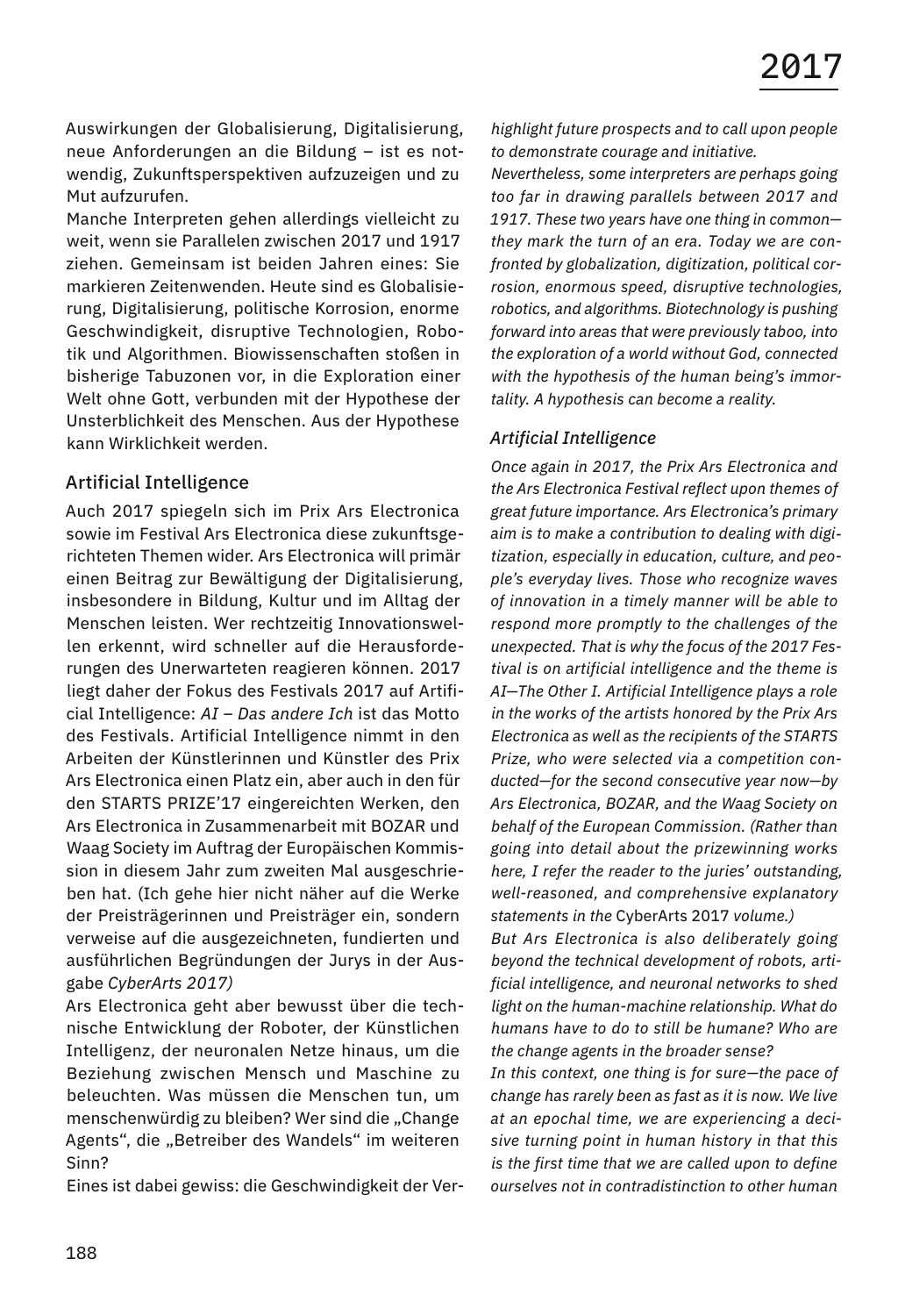änderung war kaum jemals so groß wie jetzt. Wir leben in einer Epochenzeit, wir leben an einem entscheidenden Wendepunkt in der Geschichte des Menschen, denn zum ersten Mal sind wir gefordert, uns nicht gegenüber einem Mitmenschen, sondern gegenüber dem "anderen Ich" zu definieren. Das Alleinstellungsmerkmal des Menschen wird in Frage gestellt, erstmals in radikaler Dimension, denn Artificial Intelligence, Algorithmen und Deep Learning sind mehr als Buzzwords des Jahres: Sie verändern unser Sein in der Welt. Wir rücken weg von der Mitte. Der Kampf um die Mitte beginnt. Wenn Yuval Noah Harari seine Geschichte von Morgen *Homo Deus* nennt, trifft er mit seinem 576 Seiten starken Bestseller den richtigen Zeitpunkt – die Ankunft der nächsten Stufe der Evolution. Die Algorithmen haben zu einem Sprung angesetzt.<sup>3</sup>

2017 drängt sich also zu Big Data, *dem* Keytrend der letzten Jahre, mit Rasanz und globaler Dominanz Artificial Intelligence. Damit entsteht eine neue Technologieplattform, "The New Stack", für das 21. Jahrhundert <sup>4</sup>, wie es der amerikanische AI- und Datenspezialist Matt Turck nennt: "With the killer combination of Big Data and AI, we're heading towards the HARVESTING part of the cycle. Beyond all the hype, the possibilities are enormous. A core infrastructure continues to mature, and the application side, powered with AI, is bursting with activity, in 2017 the Big Data (and AI) ecosystem is firing on all cylinders." Für Matt Turck ist 2017 "a Big Bang in collective consciousness", mit der Formel "Big Data + AI = The New Stack". Mit anderen Worten: "Big Data provides the pipes, and AI provides the smarts".<sup>5</sup>

Cloud, Artificial Intelligence und Robotik entzünden ein Feuerwerk an Ideen mit bis dahin undenkbaren Auswirkungen. Alles wird vermessen, berechnet, in unendliche Zahlenreihen umgesetzt, gespeichert, transformiert und optimiert. Nichts ist im Alltag, wie es war. Futuristische Prognosen sind nicht Science-Fiction, sie treffen zunehmend mit Punktgenauigkeit zu, einmal weniger, einmal mehr. Auch den kleinen Börsenhändlern ist inzwischen dank Big Speed das Lachen vergangen. Der Hochfrequenzhandel hat eine neue Ära eingeleitet, nach einer kontinuierlichen historischen Entwicklung der Börse, die in Europa bis in den Tauschhandel des 12. Jahrhunderts in Frankreich zurückreicht. Rob Goldstein, *beings but rather with respect to the "other I." The unique essence of a human being is being called into question, for the first time in radical proportions, since artificial intelligence, algorithms, and deep learning are more than just Buzzwords of the Year—they are changing our existence in the world. We are being elbowed out of the spotlight. The fight for center stage has begun. Yuval Noah Harari's bestselling 576-page history of tomorrow entitled* Homo Deus *was published at precisely the right moment in time—the advent of the next stage of evolution. The algorithms have assumed the position for a quantum leap.<sup>3</sup>*

*Thus, Big Data, THE key trend of recent years, has been joined in 2017 by a development rapidly heading for global dominance—artificial intelligence. The result is the emergence of a new technology platform for the 21st century,4 The New Stack as this is referred to by American AI & data specialist Matt Turck: "With the killer combination of Big Data and AI, we're heading towards the HARVESTING part of the cycle. Beyond all the hype, the possibilities are enormous. A core infrastructure continues to mature, and the application side, powered with AI, is bursting with activity, in 2017 the Big Data (and AI) ecosystem is firing on all cylinders." For Matt Turck, 2017 is "a Big Bang in collective consciousness" with the formula Big Data + AI = The New Stack. In other words: "Big Data provides the pipes, and AI provides the smarts." <sup>5</sup> Cloud, artificial intelligence, and robotics are veritably bursting with ideas inherent in which are unprecedented consequences. Everything is being measured, calculated, translated into infinite rows of numbers, stored to memory, transformed, and optimized. No aspect of everyday life is untouched by this. Futuristic prognoses are not science fiction; they increasingly hold true with impressive precision—sometimes more, sometimes less. Big Speed has even wiped the smiles off the faces of individual securities speculators now that high-frequency trading has ushered in a new era culminating the continuous historical development of exchanges that, in Europe, goes back to barter transactions in 12th-century France. Rob Goldstein, one of the head honchos at BlackRock, one of New York's most powerful investment firms, enwraps his wunderkind "Aladdin" in a cloak of*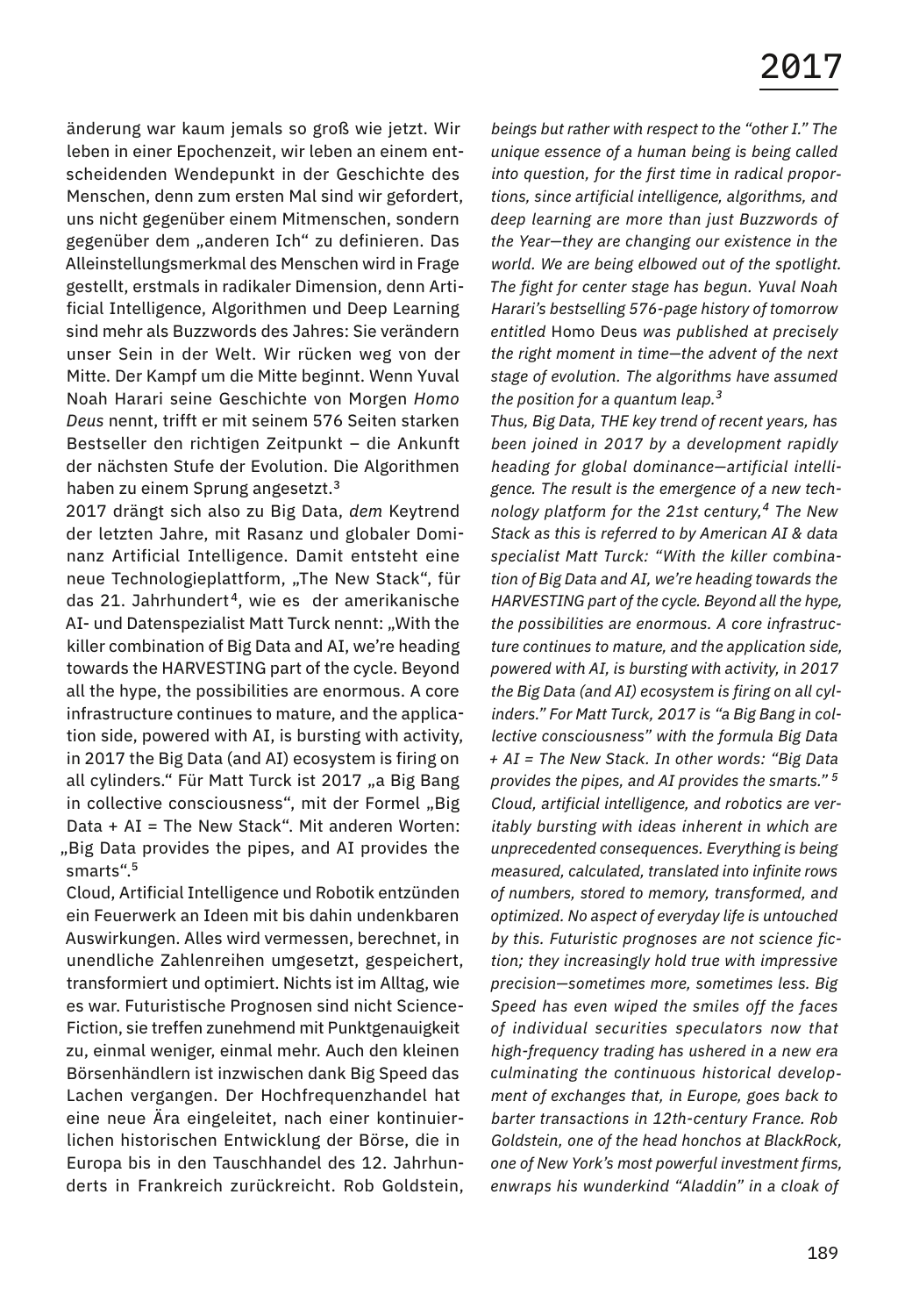einer der Köpfe hinter BlackRock, einer der mächtigsten Investmentfirmen in New York, umsorgt sein Wunderkind "Aladdin" geheimnisvoll: Aladdin? Ein Roboter mit einem gigantischen System zur Datenanalyse, dessen künstliche Intelligenz nicht in Minuten, sondern in Bruchteilen von Sekunden, in magischen Mikro- oder Nanosekunden, zu entscheiden vermag – und damit naturgemäß menschlich unerreichte Profite erzielt.

Sentient Technology, ein Silicon-Valley-Hedge-Fund, will ausschließlich auf AI setzen, weil AI weniger Fehler mache als der Mensch. Babak Hodjat, Co-Founder und Inhaber von 21 Patenten, ist zuversichtlich: "Humans have bias and sensitivities. consciousness and unconsciousness. It's well documented we humans make mistakes. For me, it's scarier to be relying on those human-based intuitions and justifications than relying purely what data and statistics are telling you".<sup>6</sup>

Aber auch komplexe Handelssysteme sind nicht von Fehlprognosen gefeit, wie die Vergangenheit bei spektakulären Kurseinbrüchen gezeigt hat.

Unbeirrt vom Brexit steht England im Spitzenfeld der Artificial-Intelligence-Forschung. Aber nicht nur in Forschung und Entwicklung, sondern auch bei Start-ups. Tabitha Goldstaub und Charlie Muirheard, beide erfolgreiche Entrepreneurs, gründeten 2016 CognitionsX, eine Promotion-Plattform für Artificial Intelligence, die die neue allumfassende Technologie rasch in der Gesellschaft verankern soll – in gewissem Sinn ähnlich wie es Ars Electronica 1979 mit dem Festival Ars Electronica tat, das auf das kommende digitale Zeitalter setzte. CognitionX beschreibt die Mission sehr einfach: "CognitionX is a Market Intelligence Platform that brings clarity to the complex and fastpaced world of All Things Artificial Intelligence. Our mission is to democratise access to the information and research on the projects and resources required to build AI solutions. By organising all the information from the industry and making it universally accessible and useful, we empower everyone from enterprise to startups and governments – even individuals – to access and rapidly deploy AI."<sup>7</sup>

Bei einer breit angelegten Veranstaltung wurden auch die ersten "CogX A.I.Innovation Awards" vergeben, in zehn Kategorien und in mehr als zwei Dutzend Unterkategorien. Bemerkenswert ist dabei

*secrecy. Aladdin? A robot housing a gigantic data analysis system whose artificial intelligence is able to make trading decisions not in a matter of minutes but rather in fractions of a second, in magical micro- and nanoseconds, and, of course, thereby achieve profits mere humans could never attain. Sentient Technology, a Silicon Valley hedge fund, is putting all its money on AI simply because AI makes fewer mistakes than a human being. Co-founder Babak Hodjat, a man who holds 21 patents, is confident: "Humans have bias and sensitivities, consciousness and unconsciousness. It's well documented we humans make mistakes. For me, it's scarier to be relying on those humanbased intuitions and justifications than relying on purely what the data and statistics are telling you." <sup>6</sup>*

*But even complex trading systems are not immune to erroneous forecasts, as spectacular exchange crashes in the past have shown.*

*Unperturbed by Brexit, England is at the forefront of artificial intelligence research—and not only in R&D; in terms of start-ups too. In 2016, two successful entrepreneurs named Tabitha Goldstaub and Charlie Muirheard founded CognitionsX, a promotion platform for artificial intelligence, as a means of quickly getting this all-encompassing technology entrenched in society. In a certain sense, this resembles what Ars Electronica has accomplished since the first Festival in 1979 making people cognizant of the coming Digital Age. CognitionX describes its mission very simply: "CognitionX is a Market Intelligence Platform that brings clarity to the complex and fastpaced world of All Things Artificial Intelligence. Our mission is to democratise access to the information and research on the projects and resources required to build AI solutions. By organising all the information from the industry and making it universally accessible and useful, we empower everyone from enterprise to startups and governments—even individuals—to access and rapidly deploy AI."<sup>7</sup> A huge and elaborate ceremony was the setting for the first CogX A.I. Innovation Awards bestowed in 10 categories and more than two dozen subcategories. Fun fact: one award is subtitled "For individual contribution to the advancement of AI Ethics." <sup>8</sup>*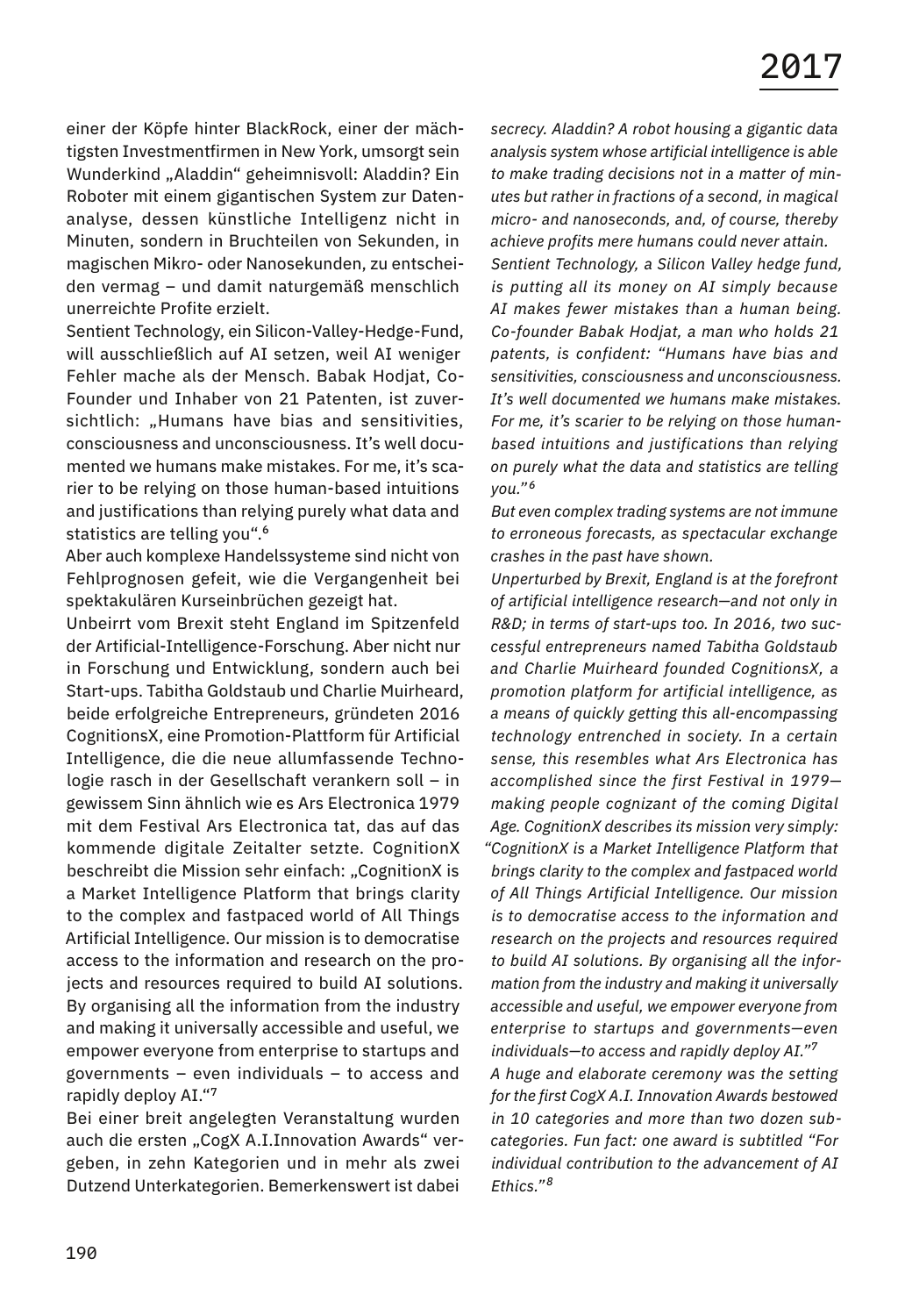auch eine Kategorie "For individual contribution for the advancement of AI Ethics".<sup>8</sup>

Besondere Bedeutung kommt unter den AI-Methoden dem Deep Learning zu. Die primären Themen: Natural Language Processing, Spracherkennung, Videoanalyse, Bildklassifizierung. NVIDIA, einer der größten Entwickler von Grafikprozessoren und Chipsätzen mit Sitz in Santa Clara, Kalifornien, bietet in seinem Deep Learning Institute Workshops, Symposien, aber auch "the latest open-source frameworks und GPU-accelerated platforms" an.<sup>9</sup>

Deep Learning und Maschinenlernen rangieren hoch in der AI-Industrie und im Ranking der Einkaufslisten von Google, Amazon und Apple. Die Grundlagen von Deep Learning stammen bemerkenswerterweise primär aus Europa: Vorreiter sind die Wissenschaftler Jürgen Schmidhuber, Sepp Hochreiter und Geoffrey Hinton. Alle drei sind Schlüsselpersönlichkeiten in der Deep-Learning-Community.<sup>10</sup> Die Kepler Universität Linz kann mit Recht stolz darauf sein, Sepp Hochreiter seit 2006 auf dem Lehrstuhl des renommierten Instituts für Bioinformatics zu haben.

#### Die Herrschaft der Roboter

Heute wächst die Weltbevölkerung laut der deutschen Stiftung Weltbevölkerung *(www.dsw.org)*  in jeder Sekunde um 2,6 Erdenbürger. Während ich dies schreibe, am 12. Mai 2017, 17:00, leben 7,504.988.75 Menschen auf der Erde. Auf der Homepage kann übrigens jeder Mensch sein Geburtsdatum eingeben und erfahren, der wievielte Mensch er auf Erden ist: Ich bin die Nummer 2.291.160.699. Rund 3,8 Milliarden Menschen sind im Netz unterwegs, die Zahl in der jeweiligen Sekunde fasziniert immer wieder neu *http://www.internetlivestats.com.* Auch die Anzahl der Mobiltelefone bewegt sich um die drei Milliarden. Die globale Vernetzung lässt sich auf *http://www.internetlivestats.com* eindrucksvoll live verfolgen. Aber nicht nur die Menschen sind untereinander durch Mobiltelefone und Internet verbunden, sondern auch durch das Internet of Everything.

Was folgt aus all diesen Zahlen? Rund um uns ist eine Ambient Intelligence (AmI, "Umgebungsintelligenz") entstanden, wo "um Kommunikationsfähigkeit und eine gewisse Intelligenz erweiterte Geräte" (Wikepedia) in der Lage sind, miteinander zu kom*Among AI methods, particular significance is assumed by deep learning. The primary topics: natural language processing, language recognition, video analysis, and image classification. Santa Clara, California-based NVIDIA, a leading developer of graphic processors and chip sets, hosts a Deep Learning Institute that offers workshops, symposia, and "the latest open-source frameworks and GPU-accelerated platforms." <sup>9</sup>*

*Deep learning and machine learning are highly esteemed in the AI industry and top the shopping lists of such firms as Google, Amazon, and Apple. It is interesting to note that the fundamentals of deep learning are primarily of European origin among the trailblazers and key people in the deep learning community are scientists Jürgen Schmidhuber, Sepp Hochreiter, and Geoffrey Hinton.<sup>10</sup> Linz's Johannes Kepler University can be justifiably proud that Sepp Hochreiter has held a chair in the school's renowned Institute of Bioinformatics since 2006.*

### *The Reign of the Robots*

*According to Germany's Stiftung Weltbevölkerung (www.dsw.org), the world's population is increasing by 2.6 persons per second. As I write these lines on May 12, 2017 at 5 PM, 7,504,988.75 human beings inhabit Earth. By the way: visitors to their website can enter their birthday to learn their exact place in line; I'm the 2,291,160,699th. Approximately 3.8 billion men and women use the internet; the exact figure at any particular moment is available at http://www.internetlivestats.com/, and this always makes for fascinating reading for me.*

*The number of cell phones is around three billion;* http://www.internetlivestats.com *provides impressive live coverage of this global networking. And people are interconnected not only by cell phones and the internet, but also by the Internet of Everything.*

*What can we conclude from all these facts & figures? What has emerged around us is an ambient intelligence in which devices enhanced with "communications capabilities and a sort of intelligence" (Wikipedia) are in a position to communicate with each other. The optimistic take on this is that this intelligent environment will make our everyday*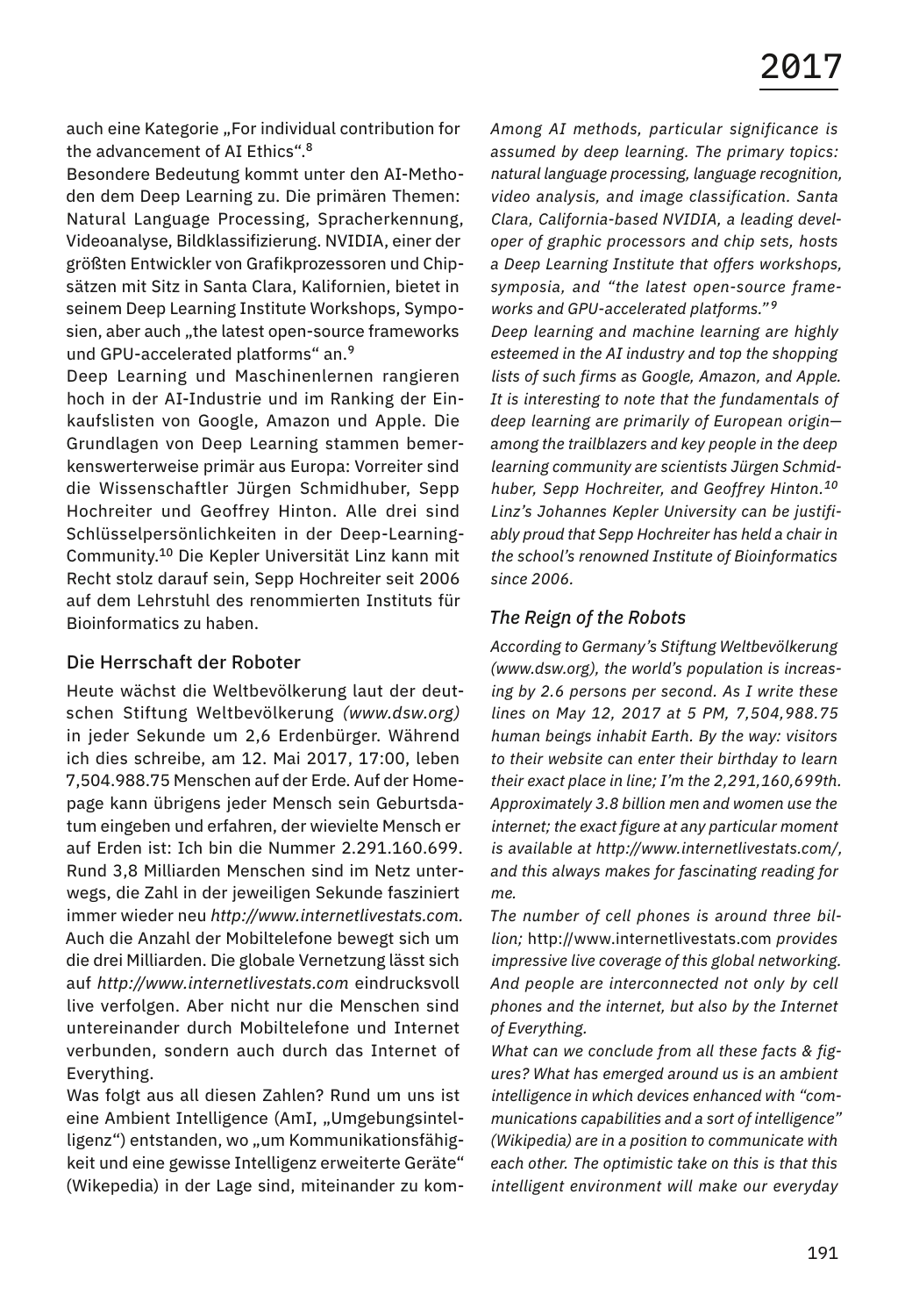munizieren. In der optimistischen Sicht bedeutet diese intelligente Umgebung eine Erleichterung für unseren Alltag, in kritischer Sicht werden wir zunehmend außengesteuert. Wir sind zu einem Teilchen im globalen Datenglobus geworden. Wenn wir ein Buch von Amazon erhalten, legen wir durch Logistik-Spuren ein Netz um uns, das unsere Vorlieben, Präferenzen und Bedürfnisse in das weltweite Datennetz speichert.

Eine Aufsehen erregende Publikation zu Artificial Life und Robotik steuert der Soziologe Professor Robin Hanson aus Oxford bei. Er sieht im nächsten Jahrhundert eine Epoche anbrechen, in der Roboter die Weltherrschaft übernehmen: *The Age of EM. Work, Love, and Life when Robots Rule the Earth.<sup>11</sup>*

Im Mittelpunkt stehen Emulationen, sogenannte "Ems". Hansons Definition: "An em results from taking a particular human brain, scanning it to record its particular cell features and connections, then building a computer model that processes signals according to those features and connections. A good enough em has close to the same overall input-output signal behavior as the original human. One might talk with it, and convince it to do a useful jobs".<sup>12</sup>

Die Ems kopieren sich selbst, vermehren sich in Sekunden und bevölkern als menschliche Klone unsere Welt. Nach Hanson werden die Ems naturgemäß anders sein als die Menschen. Sie werden aber besser und mit höherer Intelligenz ausgestattet sein. Sie werden arbeiten und alles tun, was Menschen auch tun. Was werden die Menschen tun? Wenn Roboter-Ems für uns arbeiten, werden die Menschen lebenslang Rentner sein. Eines unterscheidet offensichtlich die Ems von den Menschen – die Ems sind unsterblich, der Mensch ist sterblich. Andere Futuristen wiederum entwerfen eine Zukunft der Unsterblichkeit des Menschen selbst. Die IT-Gurus im Silicon Valley – Larry Ellison, Sergey Brin, Peter Thiel und vor allem der Kreis um Ray Kurzweil – haben Lebensverlängerung und Unsterblichkeitsforschung in den letzten Jahren entscheidend in den Fokus gerückt. Diesen Denkern im Silicon Valley geht es um ein "Mind uploading". Kurzweil ist der Meinung, bis Mitte unseres Jahrhunderts werde es möglich sein, das Gehirn in den Compu-

*life more convenient; seen from a critical point of view, it means that we will increasingly be subject to external control. We have become particles in a global data sphere. When we order a book from Amazon, the traces left by the logistics process weave about us a network that feeds our preferences and needs into a worldwide data network.*

*Oxford sociology Professor Robin Hanson recently published a remarkable book on the subject of artificial life and robots. He foresees in the next century an epoch in which robots assume world domination:* The Age of EM. Work, Love, and Life when Robots Rule the Earth.*<sup>11</sup>*

*At the center of it all are emulations, so-called "ems"; Hanson's definition: "An em results from taking a particular human brain, scanning it to record its particular cell features and connections, then building a computer model that processes signals according to those features and connections. A good enough em has close to the same overall input-output signal behavior as the original human. One might talk with it, and convince it to do a useful job."<sup>12</sup>*

*Ems copy themselves, multiply in seconds and populate our world as human clones. According to Hanson, ems, of course, differ from human beings—they will be better and equipped with higher intelligence. They will work and do everything that human beings do. So then, what exactly will human beings do? With robot ems working for us, people will be lifelong pensioners. Obviously, one big thing sets ems apart from human beings ems are immortal; humans die.*

*On the other hand, there are futurists who look forward to a future of immortality for humans too. Silicon Valley IT gurus—Larry Ellison, Sergey Brin, Peter Thiel and, above all, the group centered on Ray Kurzweil—have shifted their focus onto the prolongation of life and immortality research in recent years. The centerpiece is referred to as mind uploading. In Kurzweil's opinion, by mid-century it will be possible to upload the brain into a computer. Cryonics facilities take a radically different approach: using liquid nitrogen to conserve a decedent's body, which will eventually be revived once science has come up with a solution.*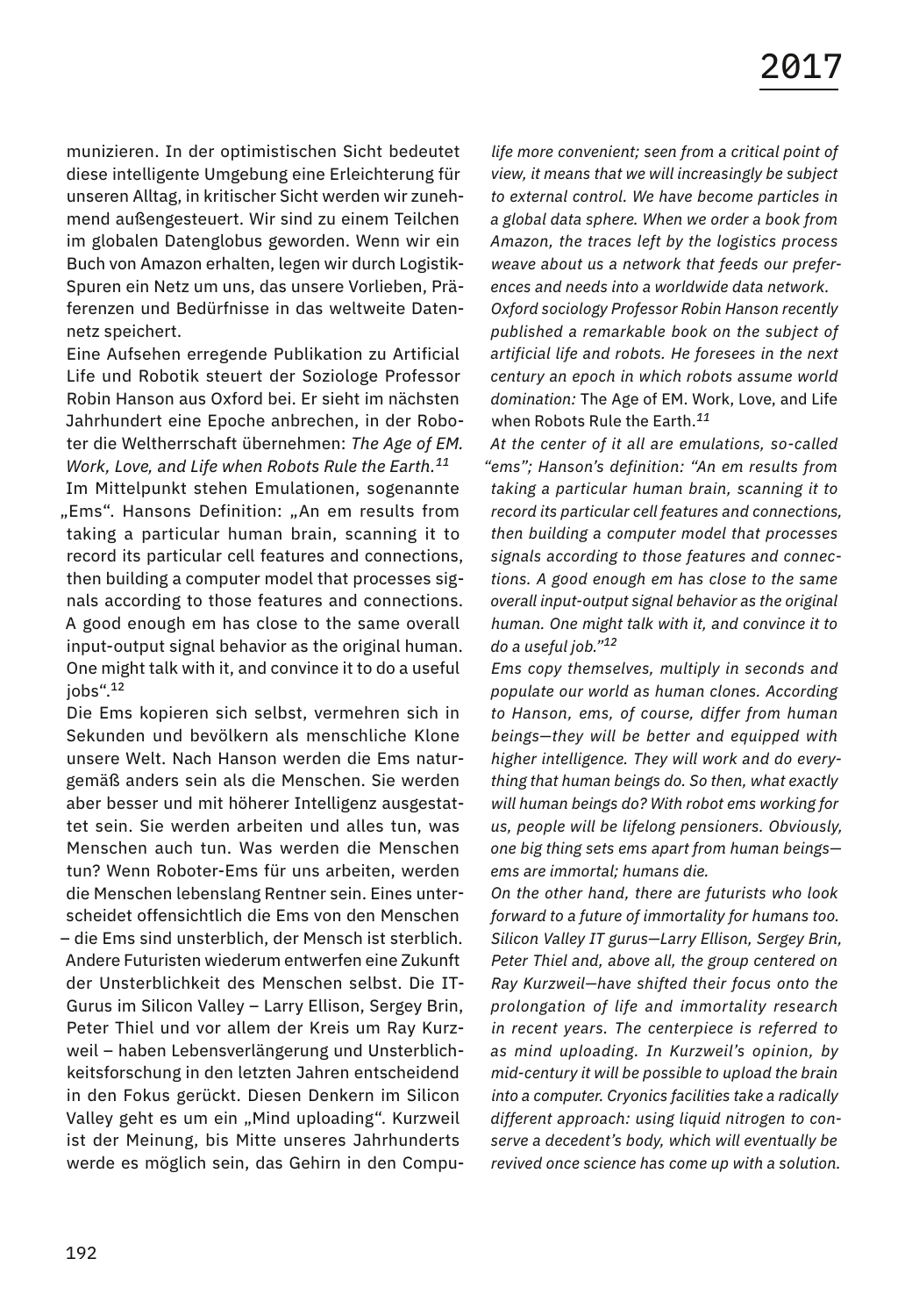ter hochzuladen. Kryonik-Institute setzen hingegen darauf, den Körper nach dem Tod in flüssigem Stickstoff aufzubewahren. Sobald die Wissenschaft eine Lösung gefunden habe, könne der Mensch wieder zum Leben erweckt werden.

#### Maschinenintelligenz vs. Humanum

Wie aber sieht die überschaubare Zukunft unseres Jahrzehnts aus? Als gesichert kann gelten, dass mit Artificial Intelligence eine neue Epoche anbricht. Jede neue Zeit erfordert auch ein Innehalten, um nicht im Taumel der Faszination des Neuen und des Unerwarteten verloren zu gehen. Wir müssen der globalen maschinellen Intelligenz das Humanum gegenüberstellen und dabei die Stärken des Menschen – Sinngebung, Verantwortung und Gemeinsinn – als Abgrenzung zur Maschine positionieren, welche Intelligenz die Maschine auch haben mag. Zwei Schlüsselwörter, die von vielen Initiativen gegen Neoliberalismus, Geschwindigkeit oder Künstliche Intelligenz in Stellung gebracht werden, sind "Genügsamkeit" und "Ubuntu". "Genügsam $keit'' -$  "Frugality" im Englischen – wird von der Soziologin und prominenten Friedensforscherin Elise Boulding folgendermaßen formuliert: "Frugality is one of the most beautiful and joyful words in the English language, and yet one that we are culturally cut off from understanding and enjoying. The consumption society has made us feel that happiness lies in having things, and has failed to teach us the happiness of not having things".<sup>13</sup>

Boulding widmete ihr Leben den Studien von Konflikt und Frieden, Emanzipation der Frau und der Zukunft unseres Lebens.

Wenn ich auf die Stärken des Menschen gegenüber unseren Roboter-Mitmenschen der Zukunft eingehe, möchte ich auf das Wort "Ubuntu" hinweisen. Ubuntu ist nicht nur ein "Linux-based operating system used to distribute software", sondern auch die Bezeichnung für eine südafrikanische Lebensphilosophie. Archbishop Desmond Tutu "sees a person with ubuntu as someone who is wellcoming, hospitable, warm and generous, and willing to share".<sup>14</sup> In einer weiteren Interpretation gilt Ubuntu als "a worldview that tries to capture the essence of what it means to be human<sup>"15</sup>; eine "Kosmologie", die

#### *Machine Intelligence vs. Humanum*

*But what about the short-term, the future of our decade? It can be regarded as a certainty that the emergence of artificial intelligence means the dawn of a new epoch. And every new age calls upon people to pause and reflect in order to avoid getting caught up in the frenzy of fascination with what is novel and unexpected. We have to juxtapose global machine intelligence to that which is human, and, in doing so, position human beings' strengths—the ascription of meaning, responsibility, and community spirit—as that which sets us apart from machines, no matter how intelligent they are.*

*Two key words that many initiatives opposed to neo-liberalism, speed, or artificial intelligence have brought to bear in this fray are "frugality" and "ubuntu." Frugality is defined in the following terms by Elise Boulding, a sociologist and prominent peace researcher: "Frugality is one of the most beautiful and joyful words in the English language, and yet one that we are culturally cut off from understanding and enjoying. The consumption society has made us feel that happiness lies in having things, and has failed to teach us the happiness of not having things." <sup>13</sup> Boulding dedicated her life to the study of conflict and peace, the emancipation of women, and the future of our life. As I elaborate on the strengths of human beings in comparison to the robots we will soon be sharing this planet with us, I wish to highlight the word "ubuntu"—not only a "Linux-based operating system used to distribute software" but also a South African philosophy of life. Archbishop Desmond Tutu "sees a person with ubuntu as someone who is welcoming, hospitable, warm and generous, and willing to share."14 In another interpretation, ubuntu is considered "a worldview that tries to capture the essence of what it means to be human",15 a "cosmology" that defines the harmonic intelligence that characterizes the people in South Africa, and in contrast to Western culture, which stresses individuality and competition. At a 2006 British Labour Party conference, Bill Clinton spoke of the principle of ubuntu as the basis for collaboration and community spirit.*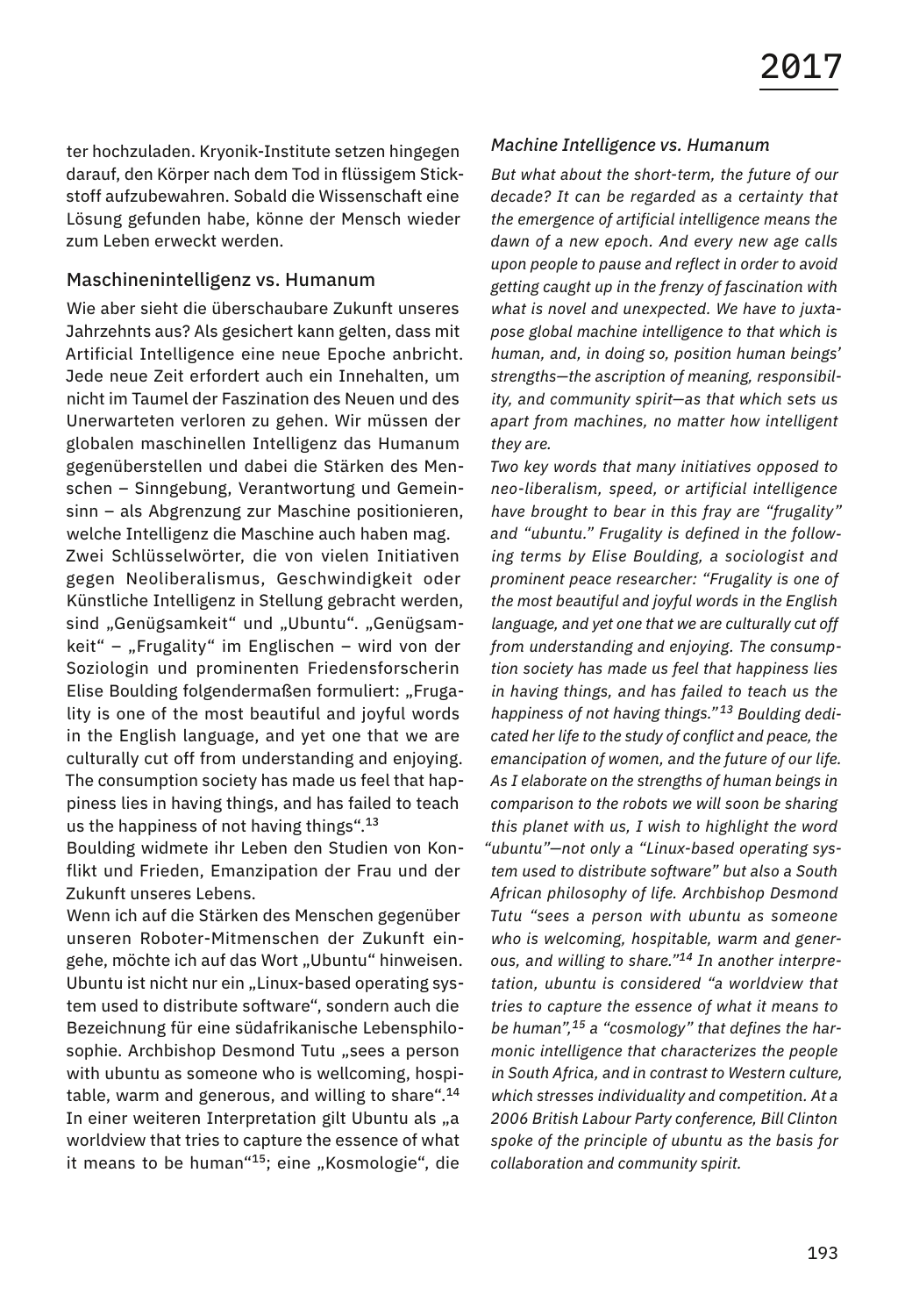die harmonische Intelligenz definiert, die die Menschen in Südafrika auszeichne und im Gegensatz zur westlichen Kultur stehe, die Individualität und Wettbewerb in den Vordergrund stellt. Auch Bill Clinton sprach 2006 bei einer Konferenz der Britischen Labour Party vom Prinzip des Ubuntu als Basis für Zusammenarbeit und Gemeinschaftsgeist.

Zu den Alternativen zum westlichen, kapitalistischen Lebensstil zählt auch das Streben nach Glück im Königreich Bhutan, das "Bruttonationalglück", oder das von Ecuador ausgehende Konzept des "Buen vivir" (auf Quechua "Sumak kawsay"), das ein gutes Leben für alle und das Recht auf ein Zusammenleben in Vielfalt und Harmonie mit der Natur erreichen will. Die Bewegung hat sich weit über Südamerika ausgebreitet. Im April dieses Jahres wurde in Berlin eine Aktionswoche "Buen vivir" veranstaltet, an der auch der Pionier hinter der Bewegung, Alberto Acosta Espinosa, teilnahm. Er hat entscheidend dazu beigetragen, dass dieses Konzept als Lebensprinzip in der Verfassung von Ecuador verankert wurde.<sup>16</sup>

Diese gesellschaftlichen Initiativen sind zwar Einzelbeispiele, aber daraus entsteht vielleicht ein weltweites Netzwerk, das die spezifischen Stärken des Menschen unterstreicht und sie in Bildung und Erziehung einbezieht. Gerade dieses Signum des Menschlichen wird entscheidend dafür sein, wie wir uns in der Gesellschaft von Maschinen, Robotern und Artificial Intelligence mit unseren Stärken positionieren können. Ars Electronica 2017 wird die Thematik in Linz mit Wissenschaftlern, Soziologen, Künstlern und Experten aus allen Bereichen der Künstlichen Intelligenz vertiefen und den Anstoß für weitere Diskurse in der Öffentlichkeit und im privaten Umfeld geben. Besonders die mit Preisen und Anerkennungen ausgezeichneten Künstlerinnen und Künstler des Prix Ars Electronica und des STARTS PRIZE'17 werden mit ihren Werken in Ausstellungen und Gesprächen weltweit die Sensibilität und den Diskurs über neue Medien und Artificial Intelligence fördern.

*Among the alternatives to the Western capitalist lifestyle is the pursuit of Gross National Happiness as practiced in the Kingdom of Bhutan, and an Ecuadorian concept called Buen vivir (or sumak kawsay in Quechua), the aim of which is good living for everyone and coexistence in diversity and harmony with nature. This movement has proliferated far beyond South America. In April of this year, admirers in Berlin staged a Buen vivir Action Week, and one of the participants was the pioneer of this movement, Alberto Acosta Espinosa, who made a decisive contribution to anchoring this concept as the principle of life in Ecuador's constitution.<sup>16</sup>*

*These social initiatives are, indeed, individual examples but they could well coalesce into a worldwide network that underscores the specific strengths of human beings and integrates them in education and childrearing. It is precisely this essence of what it means to be human that will be of decisive importance for how we are able to position ourselves in a society of machines, robots, and artificial intelligence. The 2017 Ars Electronica Festival will discuss this issue in depth with scientists, sociologists, artists, and experts in all aspects of artificial intelligence, and thus provide plenty of stimuli for further discussions in public and private contexts. In particular, the artists who have been singled out for recognition this year by the Prix Ars Electronica and the STARTS Prize will, via the works they exhibit and the talks they take part in, contribute to making people all over the world aware of new media and artificial intelligence, and to fostering discussions of these topics.*